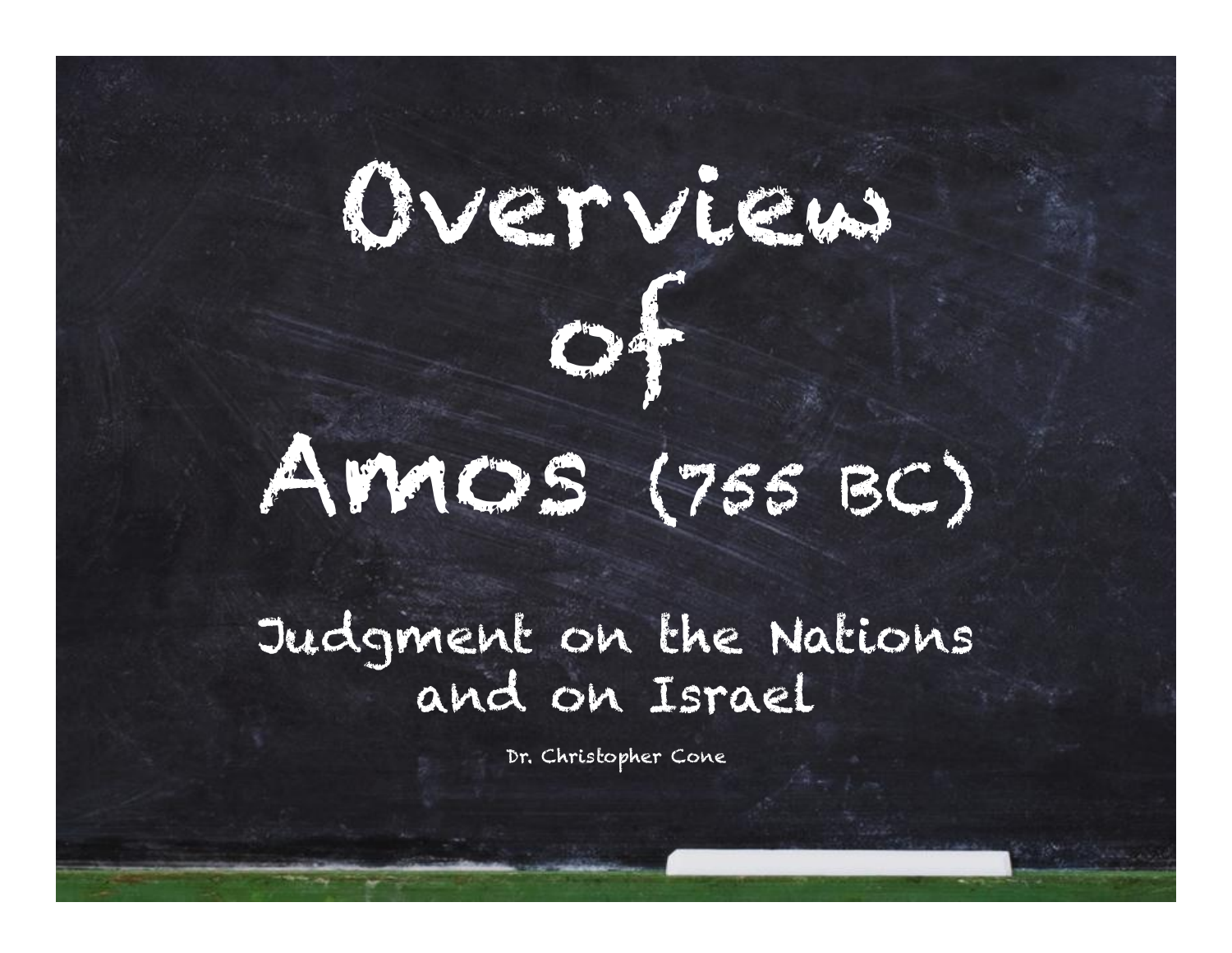## Intro to Amos

- Shepherd and fig-grower from Tekoa (near<br>Bethlehem)
- During Uzziah of Judah, Jeroboam II of Israel (2 Kin 14-15)
- Two years before earthquake of Zechariah 14:5, so about 755 BC

**1:1 The words of Amos, who was among the sheepherders** from Tekoa, which he **envisioned in visions concerning Israel in the days** of Uzziah king of Judah, and **in the days of Jeroboam son** of Joash, king of Israel, two **years before the earthquake.**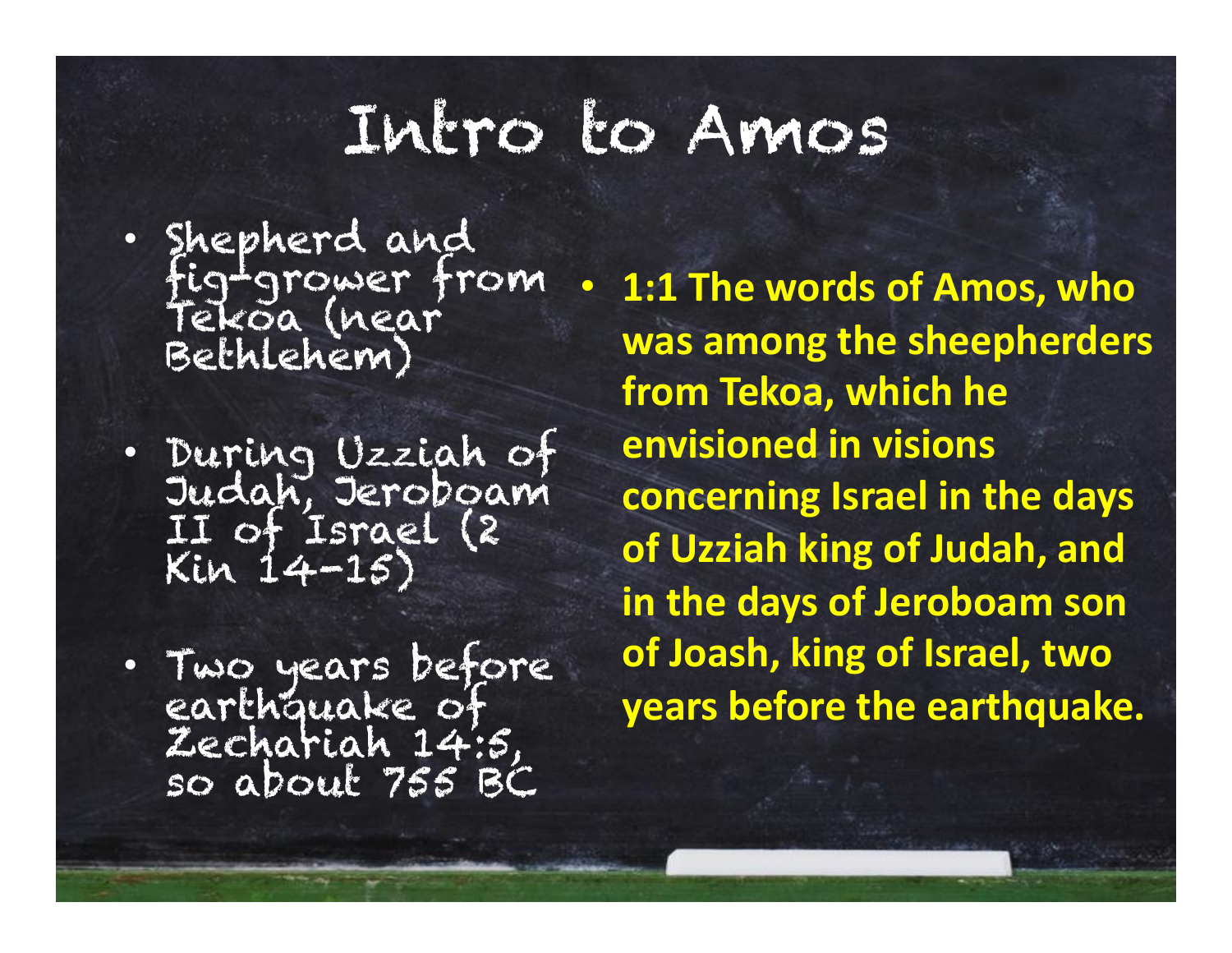## Intro to Amos

- A shepherd, figgrower
- Commissioned as a prophet to the Northern Kingdom
- Pronounced God's judgment on nations and on Israel

• **7:14 Then Amos replied to Amaziah, "I am not a** prophet, nor am I the son **of a prophet; for I am a herdsman and a grower** of sycamore figs.

**• 15 "But the Lord took me from following the flock and the Lord said to** me, 'Go prophesy to My **people Israel.'**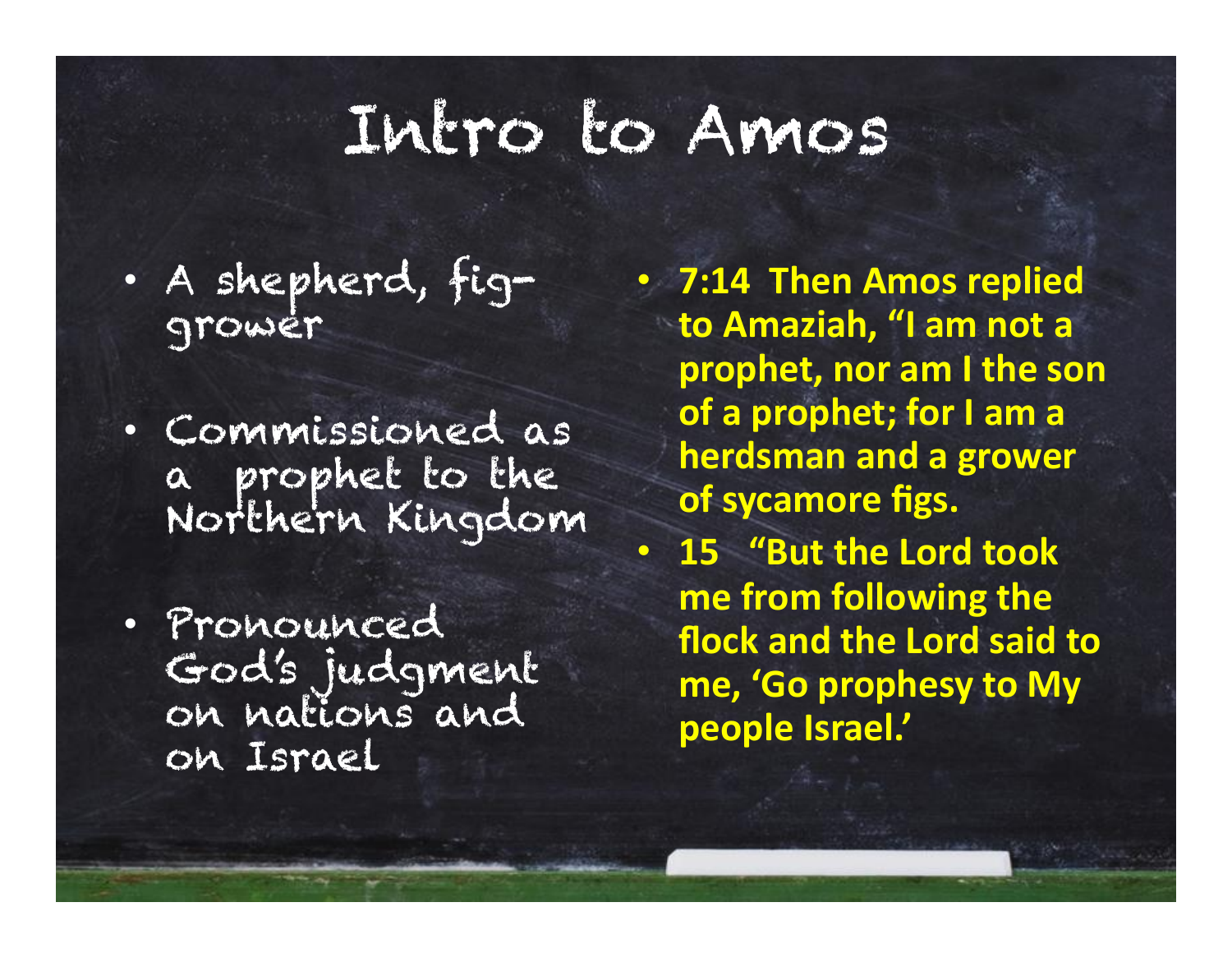• Judgment on Nations 1:2-2:3

• Judgment on Israel 2:4-9:15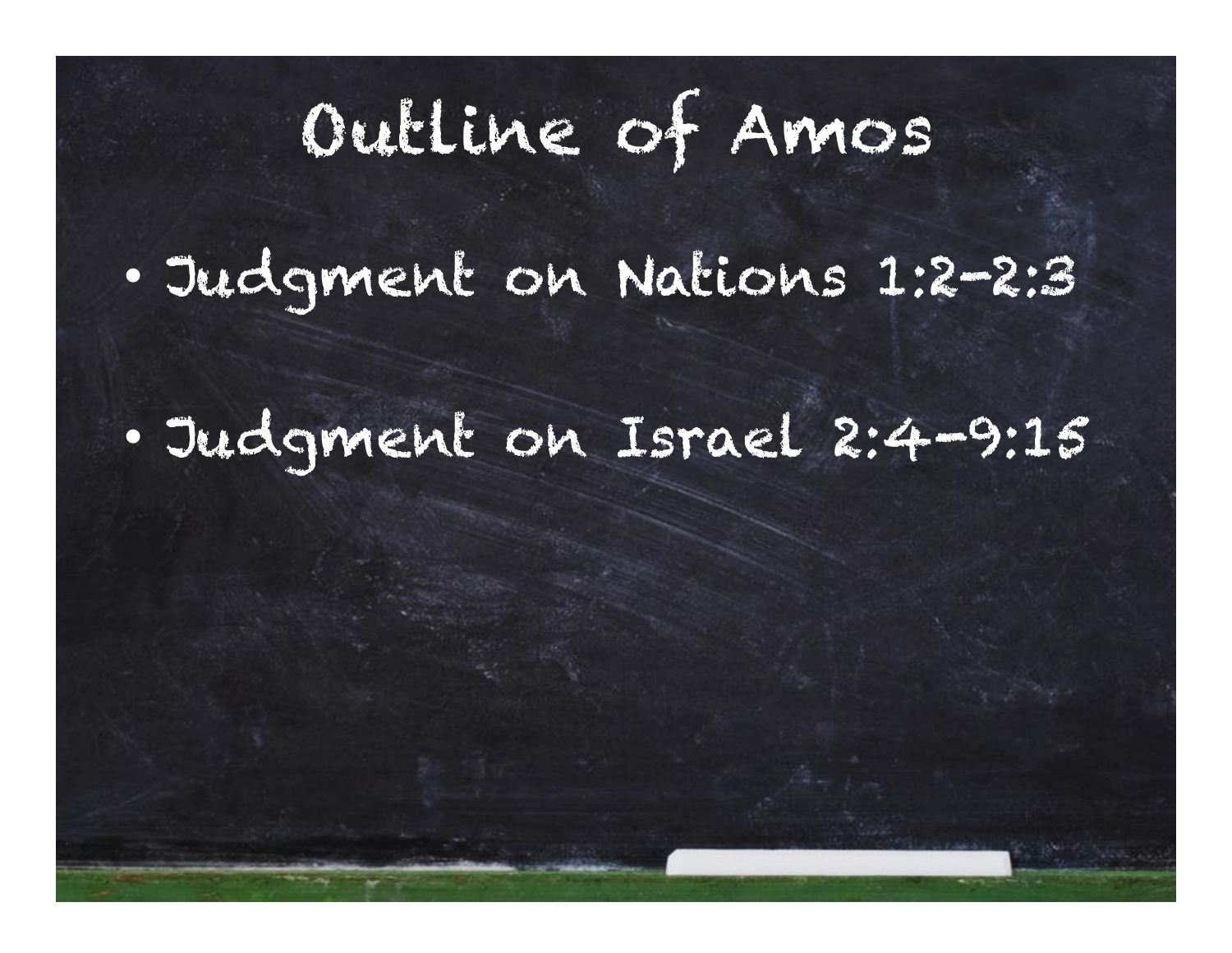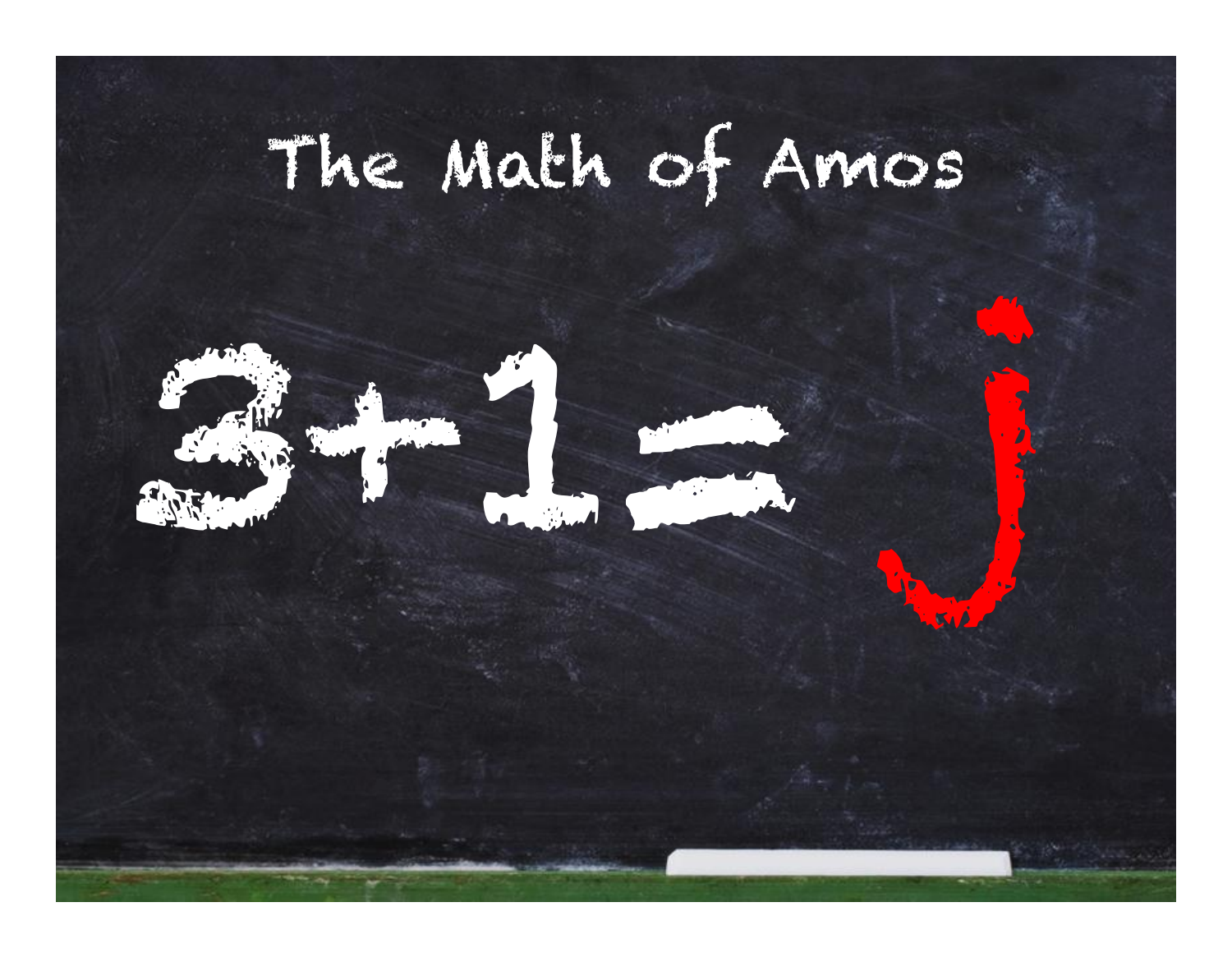#### • Judgment on Nations 1:3-2:3

–Damascus 1:3-5  $-Gaza$  1:6-8 –Tyre 1:9-10 –Edom 1:11-12 –Ammon 1:13-15  $-Moab$  2:1-3

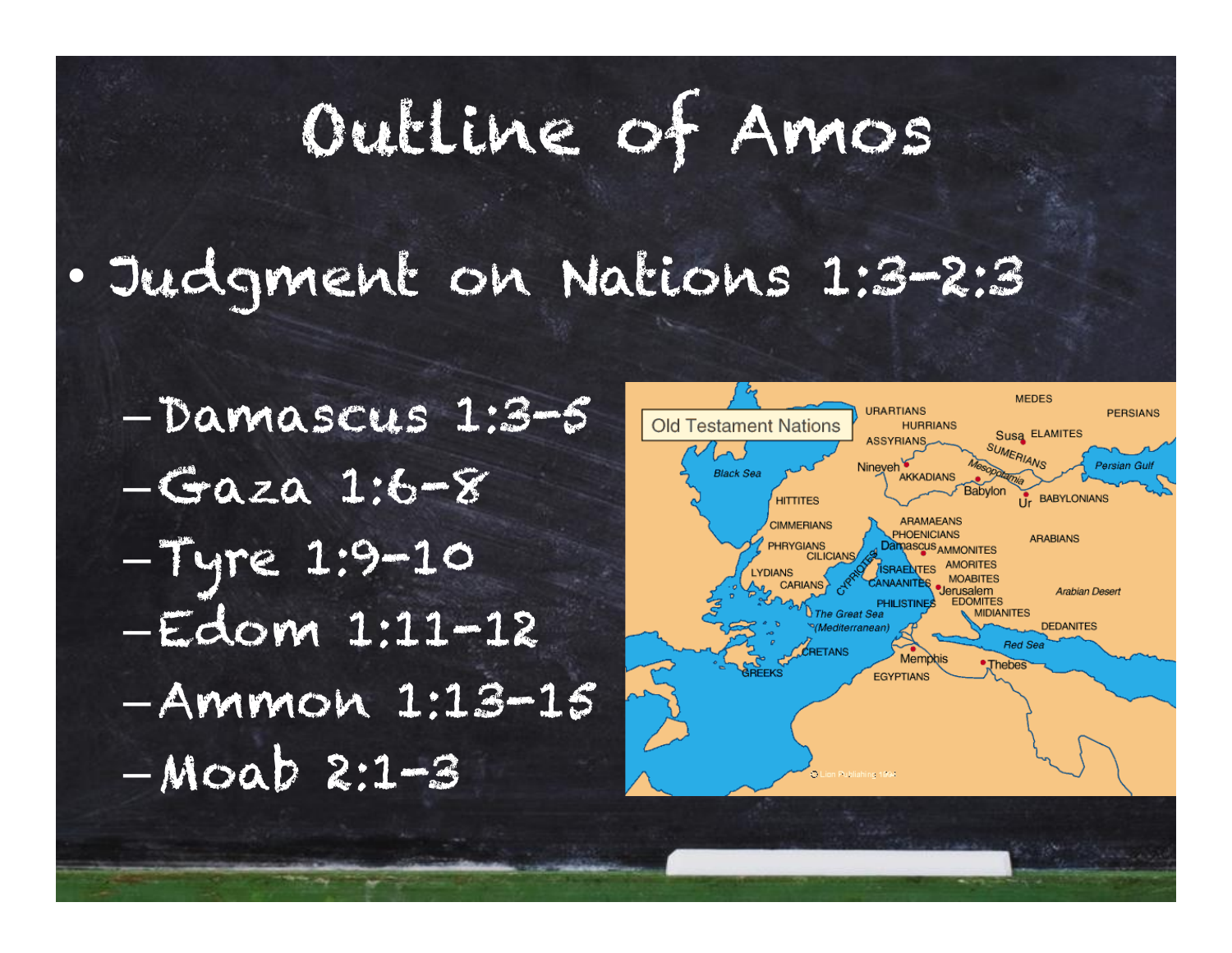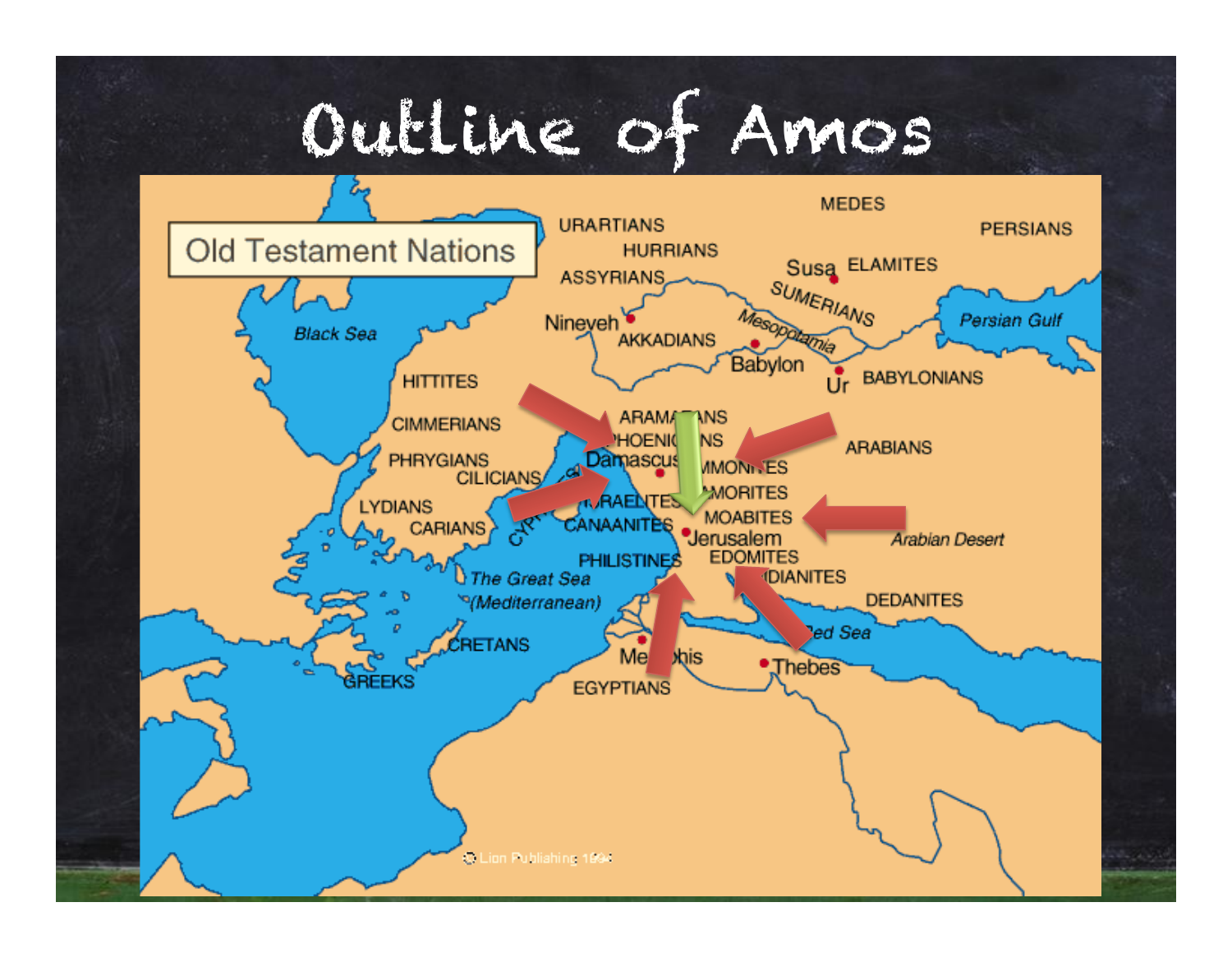- Judgment on Israel 2:4-9:15
	- Judah 2:4-5 –Israel 2:6-5:3 –Avoidable 5:4-15 –The Day of the Lord 5:16-20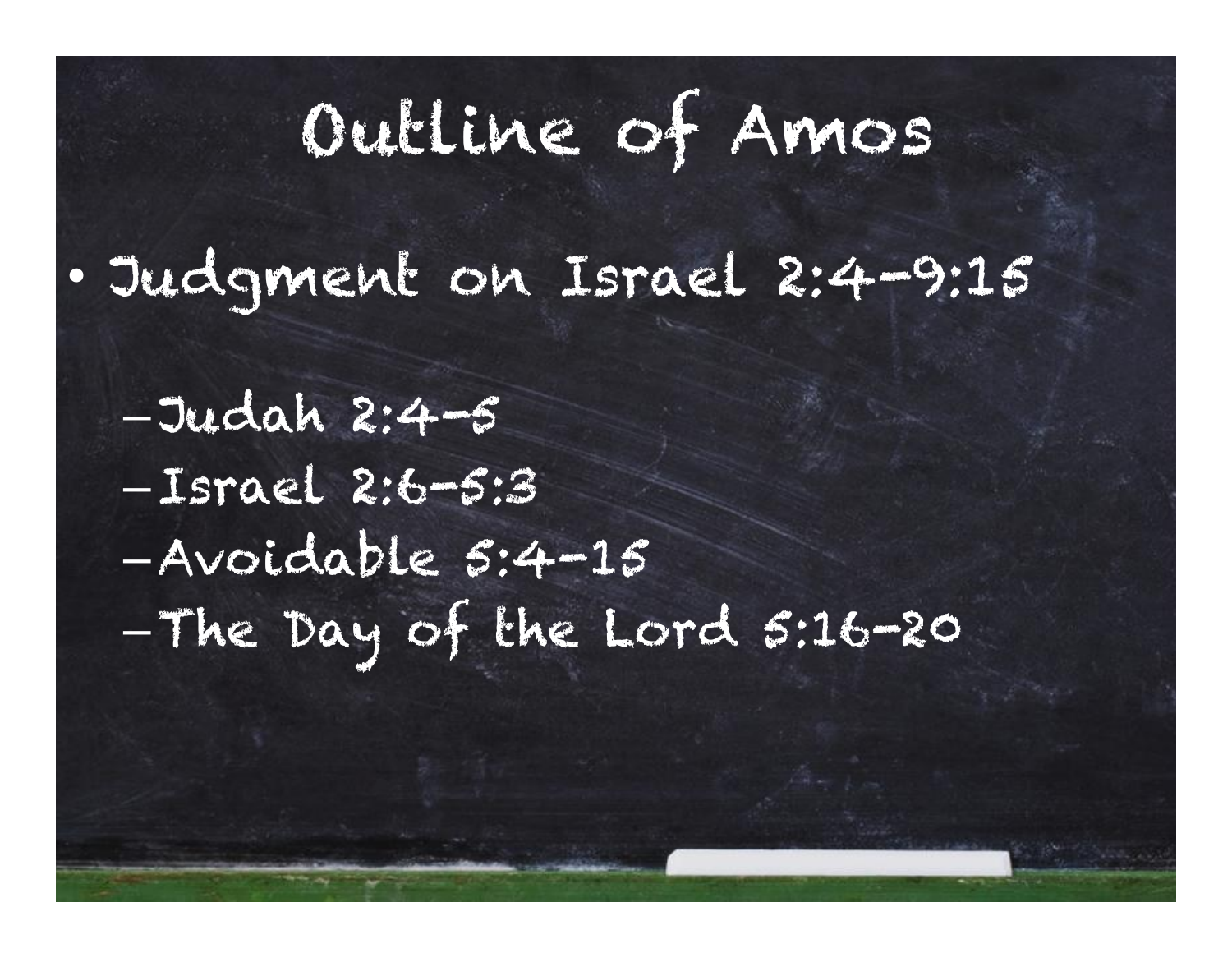- Judgment on Israel 2:4-9:15
	- –God rejects 5:21-27
	- –For arrogance 6
	- Amos intercedes, Amaziah rejects 7
	- Judgment unavoidable 8:1-9:10
	- –Restoration assured 9:11-15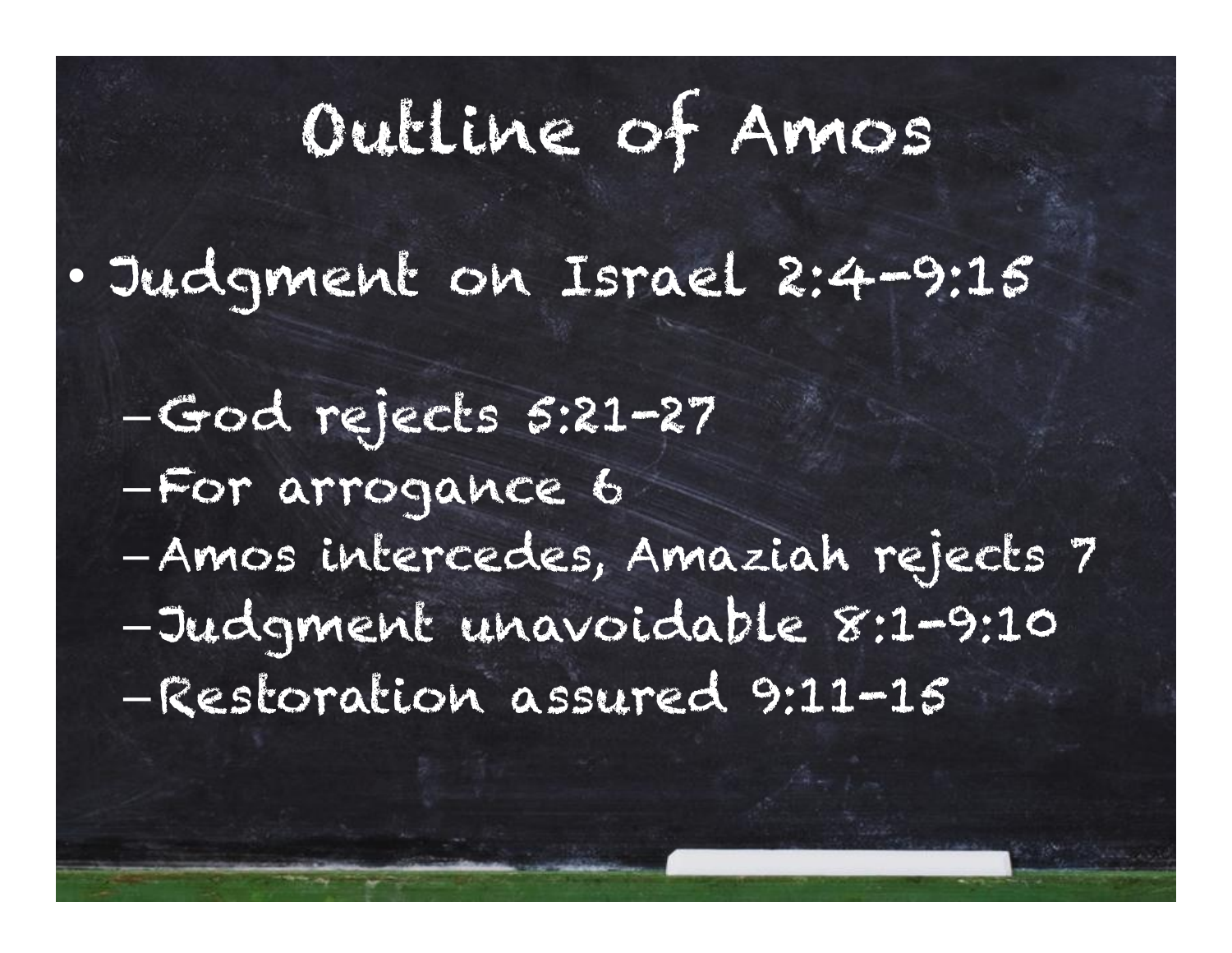### Character of God in Amos

- He has sworn by His holiness 4:2 <u>ׁנִשְׁבַּע אֲדֹנֵי יְהוִה</u> בְּקַדְשׁוֹ
- He has sworn by Himself 6:8

<u>נִשְׁבַעْ אֵד<sup>י</sup>נַי יְהוְה</u>

- He has sworn by the pride of Jacob<sup>1</sup>8:7
- נִשְבַ֥ע יְהוָ֖ה בִּגְאָוֹן <u>יַעֲ</u>קָב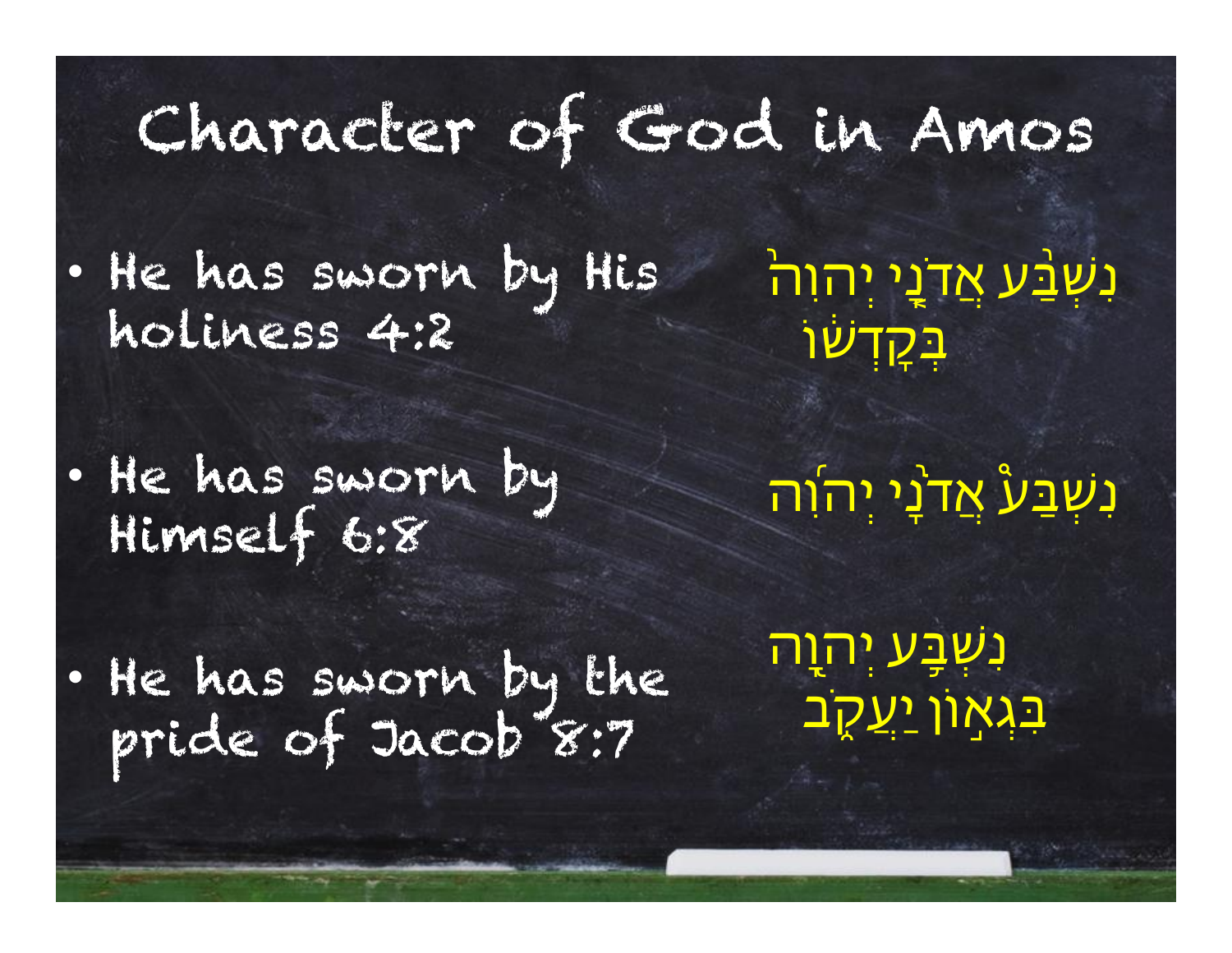### Character of God in Amos

• He relents from judgment at times 7:3, 6

ּנִחָם יְהוָה עַל־ זֹ֑את

• His name is YHWH 5:8

יְהוָ֥ה שְמֽו

• He controls how and when He speaks 8:11 • He judges and He restores 9:14-15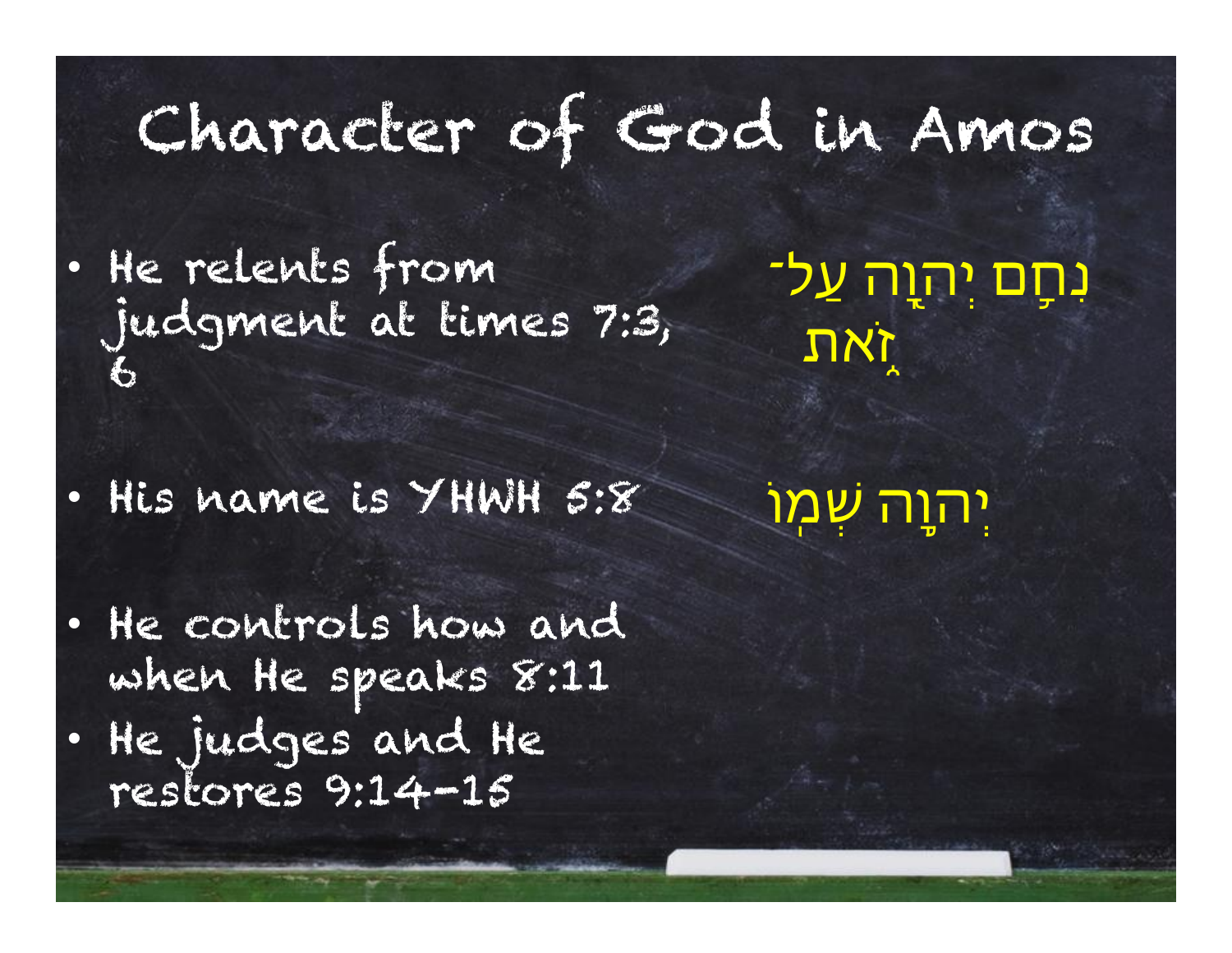…Considering God's character, demonstrated in His dealings with the nations and with Israel…

…how will we live???